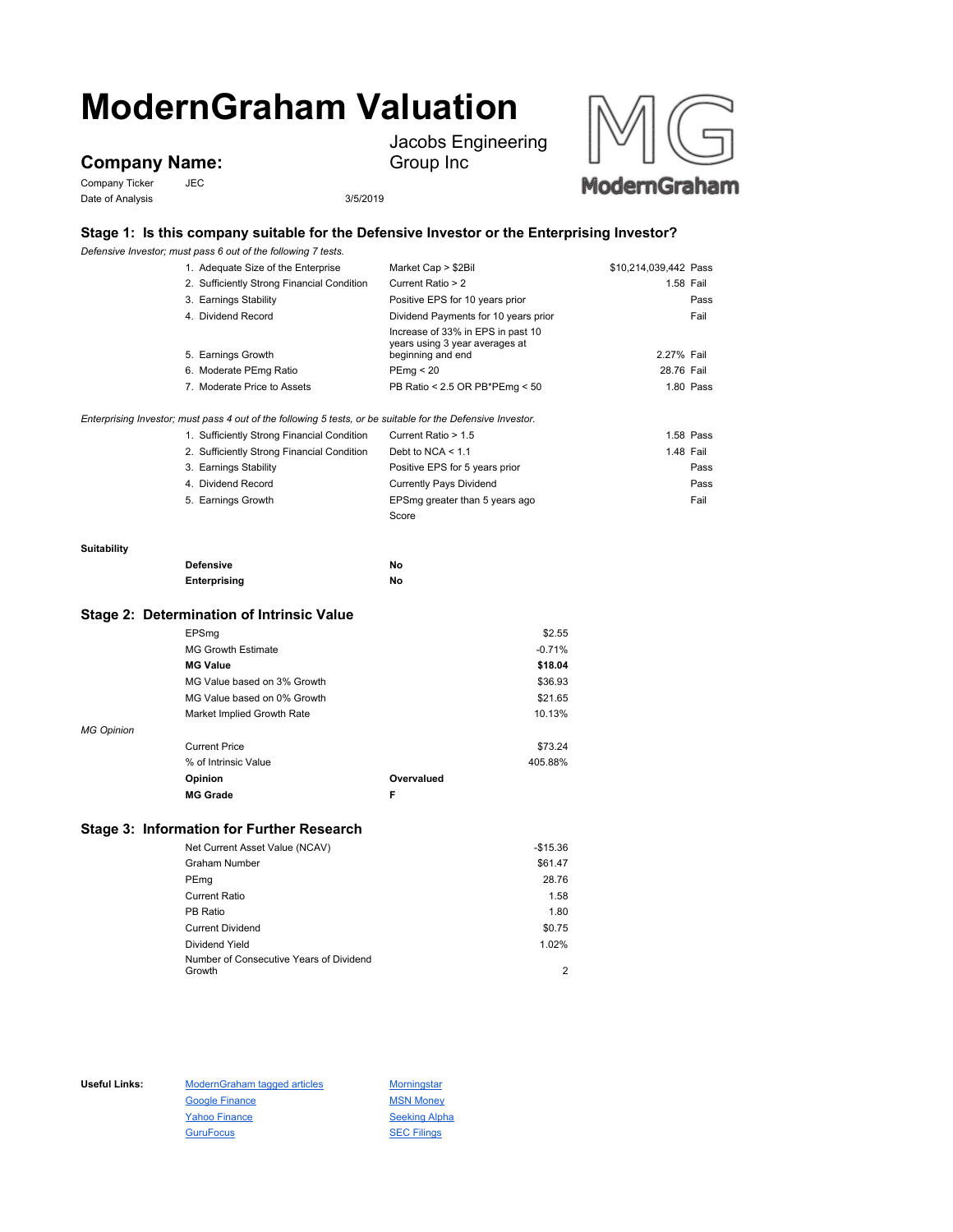| <b>EPS History</b>           |        | <b>EPSmg History</b>                 |                  |
|------------------------------|--------|--------------------------------------|------------------|
| Next Fiscal Year<br>Estimate |        | \$4.08 Next Fiscal Year Estimate     | \$2.55           |
|                              |        |                                      |                  |
| Sep2018                      | \$1.17 | Sep2018                              | \$1.87           |
| Sep2017                      | \$2.42 | Sep2017                              | \$2.29           |
| Sep2016                      | \$1.73 | Sep2016                              | \$2.34           |
| Sep2015                      | \$2.40 | Sep2015                              | \$2.67           |
| Sep2014                      | \$2.48 | Sep2014                              | \$2.75           |
| Sep2013                      | \$3.23 | Sep2013                              | \$2.86           |
| Sep2012                      | \$2.94 | Sep2012                              | \$2.72           |
| Sep2011                      | \$2.60 | Sep2011                              | \$2.64           |
| Sep2010                      | \$1.96 | Sep2010                              | \$2.61           |
| Sep2009                      | \$3.21 | Sep2009                              | \$2.73           |
| Sep2008                      | \$3.38 | Sep2008                              | \$2.30           |
| Sep2007                      | \$2.35 | Sep2007                              | \$1.65           |
| Sep2006                      | \$1.64 | Sep2006                              | \$1.25           |
| Sep2005                      | \$1.12 | Sep2005                              | \$1.03           |
| Sep2004                      | \$1.01 | Sep2004                              | \$0.94           |
| Sep2003                      | \$1.00 | Sep2003                              | \$0.86           |
| Sep2002                      |        | \$0.99 Balance Sheet Information     | 12/1/2018        |
| Sep2001                      |        | \$0.81 Total Current Assets          | \$4,898,862,000  |
| Sep2000                      |        | \$0.48 Total Current Liabilities     | \$3,094,724,000  |
| Sep1999                      |        | \$0.62 Long-Term Debt                | \$2,668,993,000  |
|                              |        | <b>Total Assets</b>                  | \$12,945,259,000 |
|                              |        | <b>Intangible Assets</b>             | \$5,323,116,000  |
|                              |        | <b>Total Liabilities</b>             | \$7,104,225,000  |
|                              |        | Shares Outstanding (Diluted Average) | 143,578,000      |